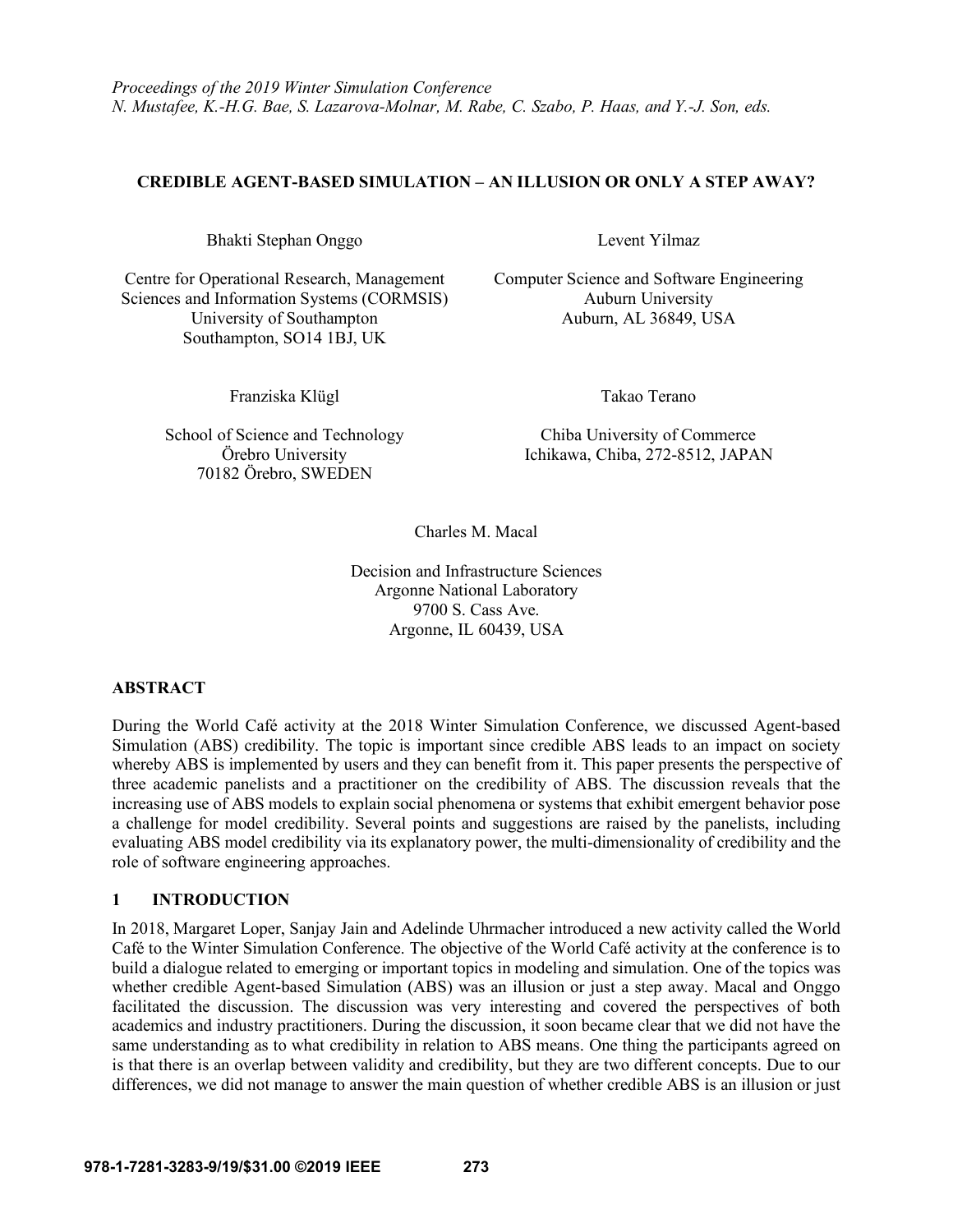a step away. Hence, the main objective of this panel paper is to present an answer from the perspective of three ABS experts on the panel. Specifically, the panelists were asked the following questions:

- What is credibility in relation to ABS? Is it about the model? Is it about the modeling process? Is it about the people who are doing a study/project? Is it about the credibility of ABS as a simulation method or a scientific inquiry method?
- Based on the answer above, do you consider that there is a significant credibility crisis in relation to ABS and why? If the answer is yes, how do you think we can resolve this credibility crisis in relation to ABS?
- Is the availability of big data or any other recent developments in science and technology going to improve ABS's credibility, and if so why? Or is credible ABS just an illusion, and if so why?

The first panelist (Yilmaz) uses the lens of the ABS model as a generative explanation tool and argues that the credibility of an ABS model can be evaluated using its explanatory power. He then presents several evaluation criteria for the explanatory power of a model. The second panelist (Klügl) explains the reasons why developing a credible ABS model is particularly challenging. She further argues that big data alone may not contribute much to improving ABS's credibility. In contrast, she sees a potential contribution from software engineering approaches to improve the ABS model's credibility. Both panelists draw a parallel between the credibility of ABS and the credibility of Artificial Intelligence (AI). Inspired by Asura in Buddhism, the third panelist (Terano) discusses the plural faces of ABS and how these affect the efforts to make ABS models more credible. Following the statements from the panelists, this panel paper presents an interview with an ABS practitioner (Schumann) to get an industry perspective. He explains what people in industry usually do to improve the credibility of their ABS models. Finally, this paper concludes with a summary.

# **2 THE ROLE OF EXPLANATION IN EVALUATING AGENT-MODEL CREDIBILITY (YILMAZ)**

Agent-based Models (ABMs) are successfully used in a wide range of application domains for a multitude of purposes, including behavior prediction and forecasting. However, the increasing role of ABMs as exploratory and explanatory instruments is raising concerns regarding the means for evaluating their credibility (Davis et al. 2018). Whereas computational agency provides an effective metaphor that brings realism through isomorphism between a system's observable characteristics and their conceptualization, the representation shifts toward complex interactions among the constituent elements, resulting in emergent behaviors that are sensitive to initial conditions and difficult to attribute to the elements of the system. Besides, application domains that involve social, cognitive and cultural behaviors posit additional difficulties in evaluating emergent behavior. What if the emergent behavior is not consistent with our expectations? Does it mean the model is not credible? Could it be the case that a simulation experiment generates new knowledge? When can we trust such new information?

# **2.1 Multi-Faceted and Explanatory Nature of Credibility Assessment**

Due to the complex nature of human and social dynamics and a lack of data, as well as fragmented and narrow theories in such domains, the breadth and depth of predictive validation is severely limited. This appears to be analogous to a widely acknowledged crisis in the Artificial Intelligence domain that calls for credible and trustworthy explainable models, which can communicate their reasoning processes as well as how they reach conclusions for specific problems. To address these challenges, Explainable AI (XAI) (Gunning 2017) has recently become a notable area of inquiry to support the development of appropriate trust and reliance in autonomous systems. Similar concerns exist in the modeling and simulation domain, partly due to the significance of reproducibility and transparency in the use of models, as well as the need for trust in computational models when predictive validity is not feasible. In a recent report, Davis et al. (2018) recognize the need for a broader view of validity that needs to be assessed in accord with the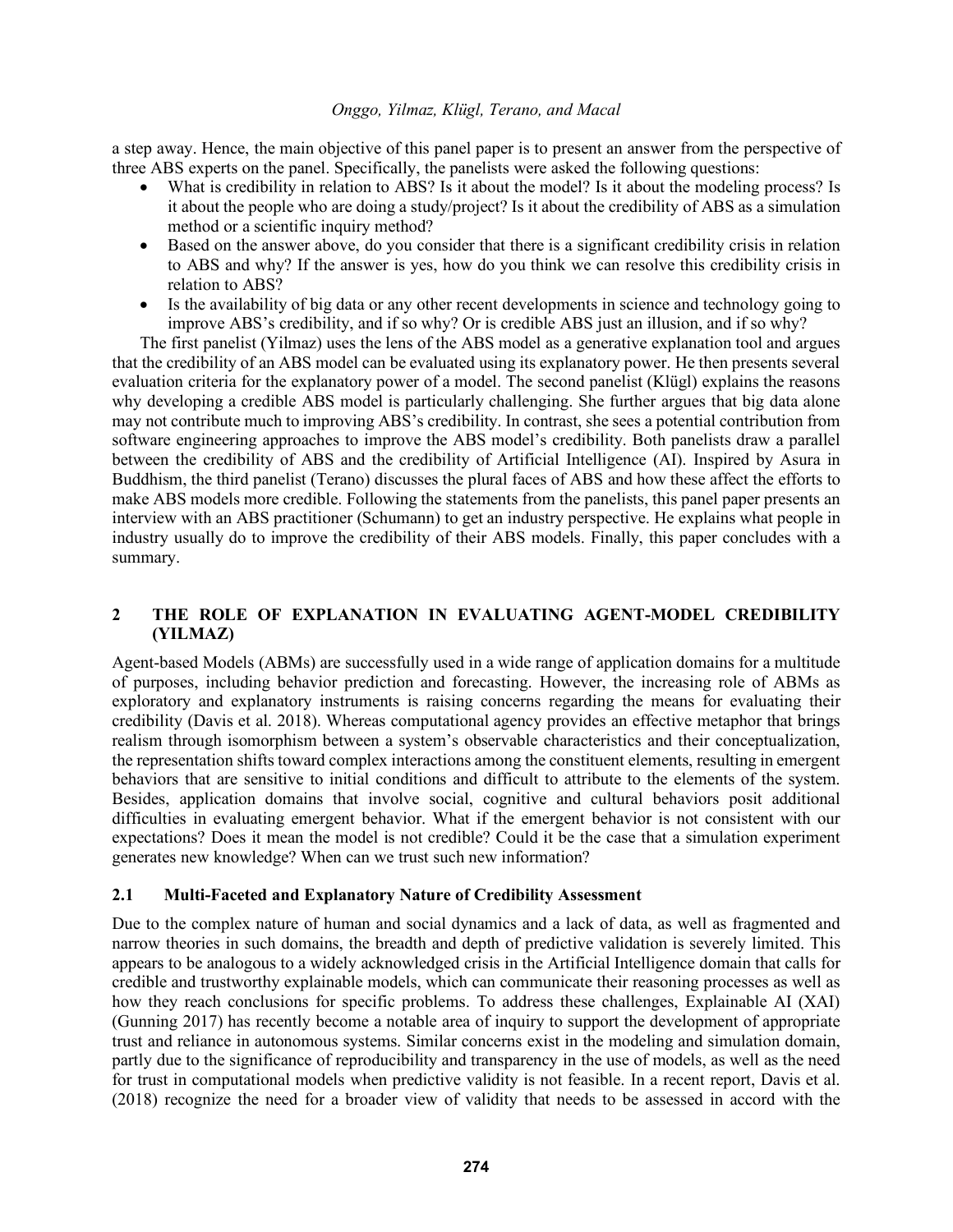objectives of a study. They propose a multi-faceted validation strategy that ranks a model's validity across multiple criteria, including model description, causal mechanisms, exploratory analysis, prediction and post-diction (i.e. retroactive explanation after the fact). Scientific problems, especially in the context of social and behavioral modeling, exhibit the inherent characteristics of Complex Adaptive Systems (CAS). Due to the impossibility of predicting CAS behavior, Davis et al. (2018) posit that it is necessary to apply model validation by leveraging relevant criteria across multiple dimensions. The report also highlights the increasingly common use of models as exploration tools for gaining insights into phenomena in the absence of theory and data. The use of such models is offered as an example to illustrate the limitations of conventional empirical similarity measures. As a result, a model's credibility is viewed not merely as the function of its features but also as acquired perception from the perspective and cognitive interest of a scientist in a given context of inquiry. These observations suggest the need for a better understanding of the processes, principles and methods used by scientists in instilling trust in models as they further their inquiries and gain experience. Such an understanding can then be used to characterize what makes models credible and to develop relevant computational strategies to bring transparency to the formation and growth (or decline) of credibility in light of specific objectives.

Building on the premise of XAI and recognizing the multi-faceted nature of validation, scientific explanation is one promising perspective that can provide a foundation for credibility assessments of models. ABMs are often developed to discover plausible explanations of scientific phenomena or to explore the consequences of assumptions. Similarly, the engineering of collective adaptive systems necessitates discerning decentralized, self-organizing coordination mechanisms that can produce and maintain a desirable systemic property. As ABMs increasingly serve as generative explanations (Epstein 2006), model credibility can be evaluated in terms of their explanatory power. Exploring the connection between credibility and explanation may very well open up new avenues for developing practical measures. That is, how good is an ABM as an explanation? Can we use the justificatory measures of explanations as metrics for evaluating their credibility?

### **2.2 Evaluation Criteria for Explanatory Models**

Issues concerning explanation have long been a central focus of the philosophy of science, aiming to characterize normative aspects of causal reasoning. These studies have resulted in normative models of causal explanation, such as deductive (Hempel and Oppenheim 1948) and casual mechanical (Salmon 1984) accounts of explanation. On the other hand, psychological models of explanation focus on descriptive models of how humans engage in causal reasoning and sense-making to explain observations. By focusing on processes of explanation and the desirable characteristics of resultant explanatory models, we can characterize the evolving nature of model assessment through the lens of justification of explanations.

Explanatory models serve as plausible theories of a target phenomenon and its systemic properties. Philosophers of science and scientists have long considered the virtues of theories as a basis for choosing one theory over its rivals. The following is an overview of such criteria, which are classified into four categories: formal, pragmatic, presentation and evidential criteria.

- 1. **Formal Criteria**: Testability and internal coherence are fundamental formal characteristics of a desirable explanation. Testable explanatory models can be confirmed or falsified through experiments or empirical evidence. The internal coherence of an explanatory model requires that the explanation be coherent and avoid contradictory or incompatible statements.
- 2. **Pragmatic Criteria**: In practice, productive explanations open up avenues for the broadening and refinement of an explanation to increase its scope and level of detail. While such extensibility is critical, stability, as a measure of the compatibility of the new explanation to existing confirmed domain knowledge, helps to increase confidence in the explanation. That is, the explanation should retain established and firm explanatory constructs unless there is a compelling reason for significant separation from long-established knowledge.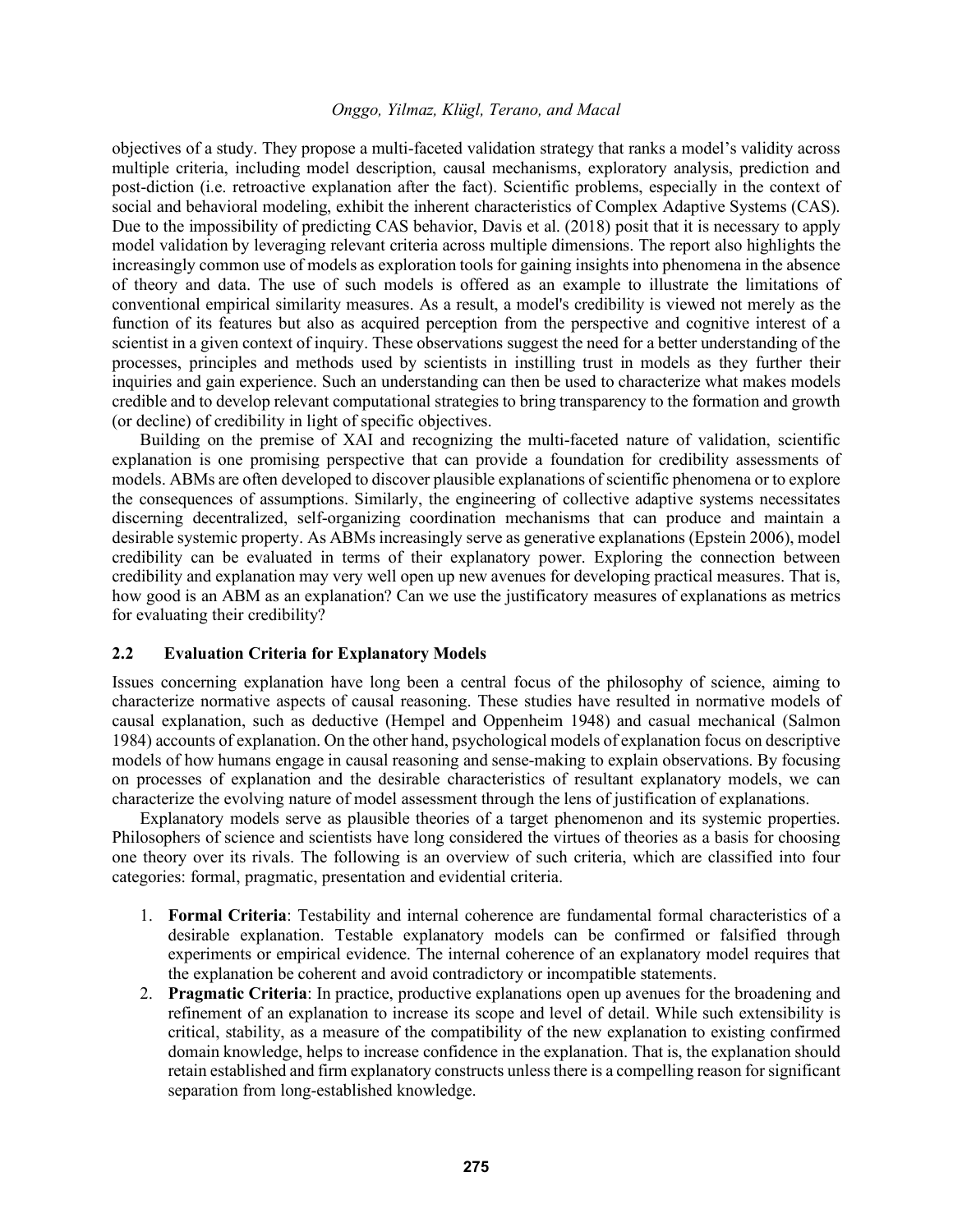- 3. **Presentation Criteria**: Simplicity and style (e.g. elegance) are two important characteristics regarding the form of explanations. Simplicity requires asserting only those features that are necessary to account for the targeted phenomenon. The style of the explanation should be elegant in terms of conciseness and precision.
- 4. **Evidential Criteria**: The empirical adequacy of an explanation measures the ability of the explanatory model to accommodate established evidence. External coherence or meaningful analogies to related theories in similar and relevant domains provide support for plausibility and the eventual acceptability of an explanation. Moreover, a preferred explanation should be general enough to be applicable to more targeted phenomena than its rivals. Also, a successful explanation can provide a generic schema to unify diverse phenomena by characterizing them as concrete instances of its schematic explanatory model.

The generation of explanatory models with such traits involves the interplay of multiple activities and is a highly dynamic process involving specific inferential processes.

### **2.3 Evaluation Criteria for Explanatory Models**

Explanation is an iterative, incremental process. The provision of a model-based explanation stimulates further inquiry to deepen and broaden the scope of plausible explanations. Initial explanations often provide a template to continue the search process, allowing model-builders to iteratively refine the model's causal mechanisms by adding details to increase its level of resolution. During the process, the focus of inquiry can shift as a result of the evaluation of alternative explanatory mechanisms to make inferences regarding the best explanation. Explanation is also a symbiotic adaptive process, because as the process of justifying an explanation unfolds, a symbiotic search process takes place between the hypothesis (e.g. model structure) and the experimental space. Following a search within the structural space of models, experimental conditions are created in such a way that they provide new emergent information that would otherwise be unavailable.

Emergent behavior is a property of the overall system and indicates a trait not possessed by any one of the constituent components of the system. Emergent behavior can be unexpected and surprising, as it may be an indicator of new knowledge that cannot simply be inferred as a linear function of agent attributes. The recognition of such emergent behavior prompts the need for an explanation to give an account in terms of causal mechanisms that are responsible for the observed behavior. Having an introspective capability to assess the consequences as well as the premises of one's own behavior is critical for reflection. Explanation requires the ability to reflect on the underlying causes of observed emergent behavior. Such reflection enables the explanation of behavior in terms of assumptions and objectives that drive observable outcomes. A model that is provided with such self-awareness capabilities can compare its simulated behavior to expected regularities and evolve an understanding of its own features and how they contribute to the desired behavior. In the early stages of model-based experimentation, there is minimal self-awareness in the form of a set of features. As experiments are conducted, features compete and are evaluated in terms of their degree of contribution to desirable or undesirable states. The ability to communicate to end users such selfawareness metamodels can help models acquire credibility over the course of their use.

# **3 CREDIBILITY AND THE ROLE OF PROPER ENGINEERING (KLÜGL)**

# **3.1 Credibility?**

As introduced above, credibility is not as obvious a notion as one might expect. The term itself is explained by the Merriam Webster Dictionary as "capacity for belief". Only a model with minimum validity can provide that capacity. Credibility – as a more subjective quality compared to validity – determines whether a developer, user or stakeholder of a simulation model eventually trusts the results and statements produced. Many elements contribute to the establishment of this trust, mainly overall systematicity of the study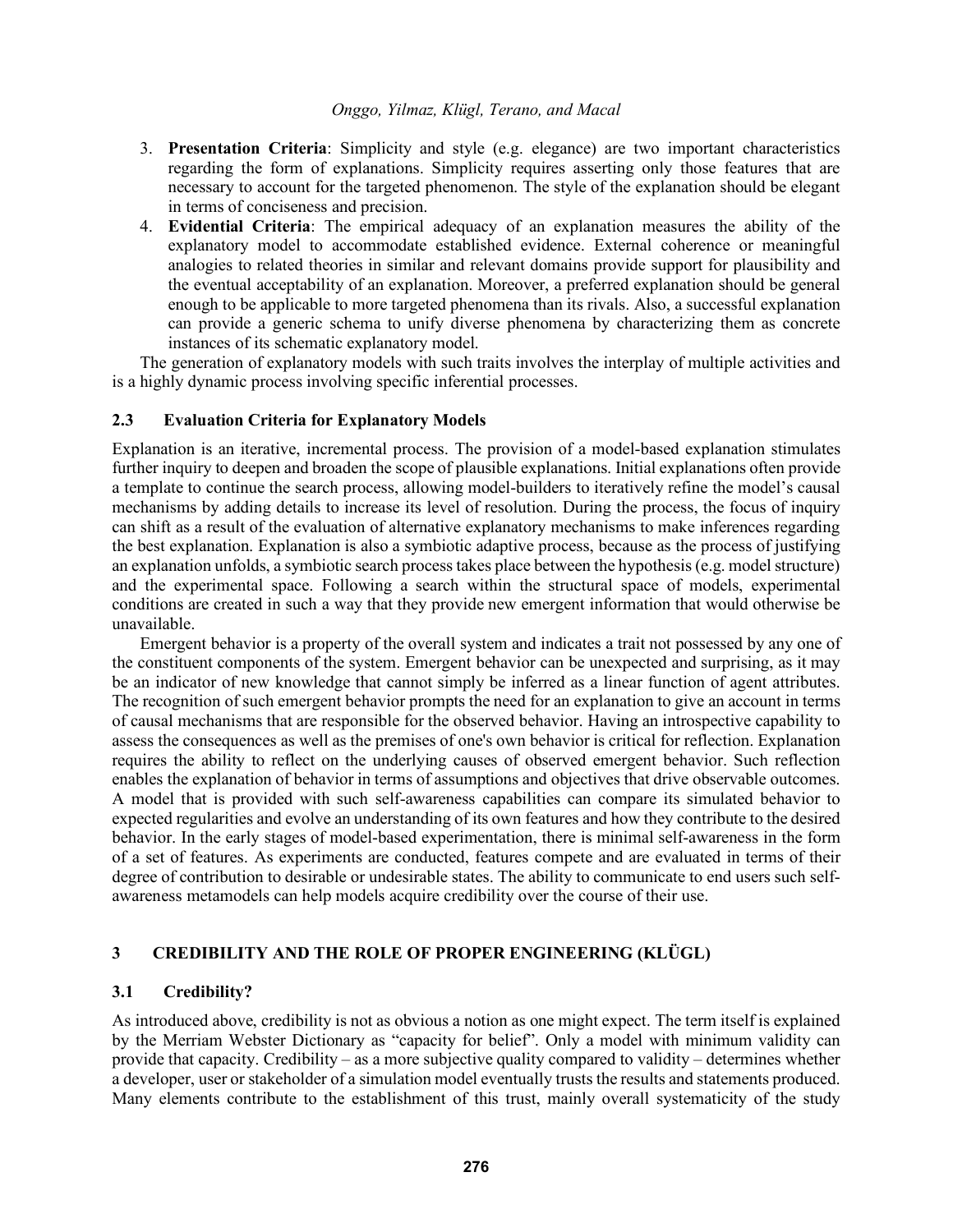approach, transparency and clearness of the model and simulation, and explainability of the simulation results. In cases in which the phenomenon under study is mostly theoretical, the model is consequently very abstract, so that classical validation is not possible, though credibility may nevertheless be established.

Doubts can be cast on credibility by minor aspects, despite everything apparently having been done to assure credibility. In an interdisciplinary project many years ago, we developed a model for the reproductive decisions of insects that may lead to sociality. The model focused on the core elements, so it was quite abstract. Model and simulation results were thoroughly analyzed. However, the biological partner never trusted the results produced since, due to the way we implemented virtual parallelism based on a random shuffle, there were (minor) signs of stochasticity which did not influence the result, but "appeared weird" to the eyes of the domain expert. In the end, this project could be seen as having failed, as without trust in the results, the biological expert never actually used them.

A related concept is believability, which can be seen as how convincing simulation results are. The term mostly relates to how realistic or conforming to expectations the behavior of simulated (virtual) agents is. Believability is often established based on Face Validation.

# **3.2 What Makes Agent-based Modeling Special?**

Starting from the idea that the credibility of simulation models can be established in general, the question arises of why we are discussing credibility specifically for agent-based modeling and simulation. Why would one ever doubt that the credibility of an agent-based simulation model can be established in a way that is different to other approaches?

# **3.2.1 ABS in the Social Sciences**

One of the main application areas of agent-based modeling and simulation is social-science simulation. One can observe that highly abstract models often appear to be oversimplified, despite those constructing them having a thorough grounding in social theory. In the early days of Agent-based Simulation models in the social sciences, the KISS principle was pursued to the extreme, damaging the credibility of a general approach (Edmonds and Moss 2004). At first, modeling and simulation were done by people without formal education in engineering, and teaching modeling and simulation was seen as equal to teaching programming. Validation was seen as an impossible endeavour. Since the early 2000s, this has clearly changed based on works like that of Richiardi et al. (2006), massively promoting the systematic development and analysis of agent-based simulation models and experiments. The establishment of the CoMSES network (https://www.comses.net/), with the OpenABM platform, was a big step towards the credibility of an agent-based simulation approach in the social (and ecological) sciences. Nevertheless, the area appears to still – wrongly – struggle with a reputation of lacking modeling and simulation professionalism.

# **3.2.2 Complexity, Non-Linearity, Emergence**

Agent-based simulation models exhibit a number of properties which make them particularly attractive for a number of application domains. An agent-based simulation has at least two levels of aggregation: the agent level and the society level. Those levels are connected during simulation – behavior and interaction on the agent level generate phenomena observable on the society level. Norms and structures emerging on the society level influence the agent behavior on the lower level. Relations between the levels are implicit and encoded into individual agent representations and programs. Agent behavior does not simply add up, but enables capturing complex, non-linear phenomena, such as emergence. This results in an inherent brittleness of simulation results. Agent-based simulation models are complex and not easily presentable as a whole in any transparent way. Validation, testing and explanations are thus challenging, as they need to be done on both the agent and society levels (Klügl 2008), while appropriate data for all the aggregation levels are often not available. If a model is not to be developed in vain, then the credibility of the model, as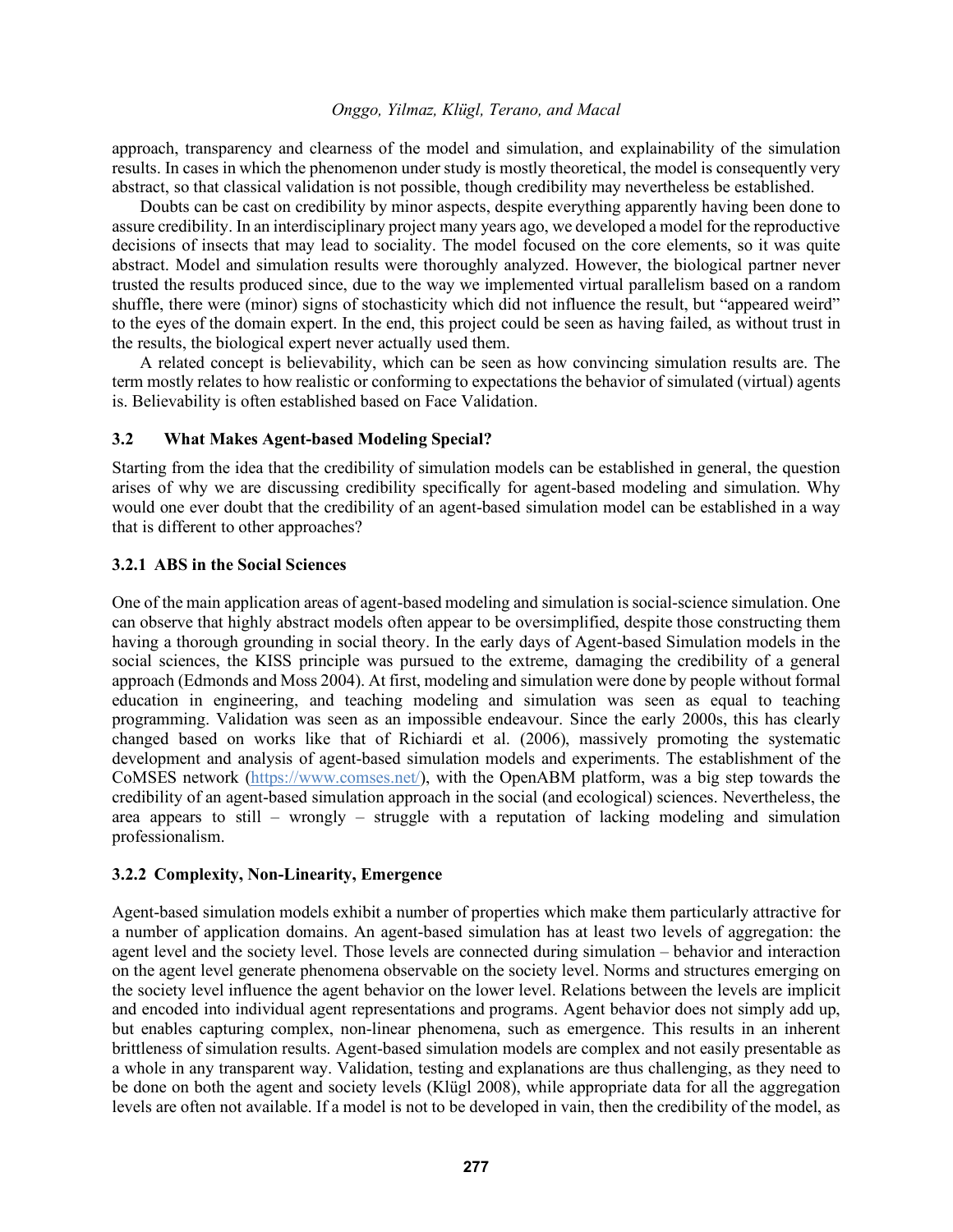well as the simulation results it produces, can and must be established, even if it is challenging and effortful to do so. This is the price to be paid for the increased expressiveness of the modeling and simulation paradigm.

# **3.2.3 Missing Established Formal Grounding**

While other modeling approaches and simulation methods have an established formal basis that may support the development of specification languages and formal analysis tools, agent-based modeling and simulation lacks that. There is nothing comparable to Differential Equations for Continuous Models, DEVS for Object-Oriented Modelling or Queueing Systems, Petri Nets, etc. that would work for all agent-based simulation models, formal grounding is specific for a domain. The result is that models sometimes appear to be rather arbitrary. Constraints on modeling and simulation stem from what can be formulated in a programming language; so, actually, there is no limit in what can be integrated into an agent model. There is currently no shared way of resorting to or justifying modeling decisions based on an underlying theoretical framework. There have been attempts at formalizing (Klügl and Davidson 2013), yet neither were they comprehensive, nor could they establish the missing grounding in the community.

A consequence of this missing formal grounding is also that tools for developing agent-based simulation models often resort to programming in a universal programming language, mainly framing the program and providing access to suitable libraries. Depending on the programming skills of the modeler/ developer, models are more or less clean and understandable, and use more or less abstract programming language constructs. The program implementing a simulation model may appear as a black box for stakeholders without sufficient programming skills. If the results are not fully explainable by documented model features, credibility suffers massively. An interesting approach comes from software engineering with (software) model-driven development providing a systematic model refinement and representation approach resulting in a runnable simulation, e.g. as done in Santos et al. (2018).

# **3.3 Is There a Crisis of Credibility?**

One of the questions to be discussed is whether there is a significant crisis in the credibility of ABS. My answer is that there should be no problem with the credibility of an agent-based simulation model if proper systematic model engineering and development is done, which means thorough results analysis, including the generation of explanations, especially for surprising outcomes, as well as thorough model verification and validation as well as understandable result discussion. A modeler must work in a professional way. If modeling and simulation studies end up with results of limited credibility, the problem is a failure to invest sufficiently in necessary activities. What is missing are tools that make the production of documents and explanations, as well as testing frameworks, convenient and fast to use.

# **3.4 Big Data, Agent Learning – Advancing Agent-based Simulation towards More Credibility?**

During the last few years, new approaches have been published showing the successful replacement of traditional expert-based model development by machine-learning techniques based on (deep) reinforcement learning or deep neural networks. Prominent examples can be found in traffic-related areas. An example is learning to predict location choice – which traditionally forms an element of travel-demand modeling – based on massive point path data captured from mobile phones (Kong and Wu 2018).

However, without proper engineering of assumptions hidden in data sets and in the configuration of the networks used, as well as full analysis and explanation of generated phenomena, the learnt model is again a black box. In the context of model credibility, being forced to take the results as given is highly counterproductive. In Artificial Intelligence (AI), a similar credibility crisis has been identified, leading to a move towards so-called "Explainable AI" striving for transparency and human understandability of automated intelligent reasoning systems, no matter whether based on deep networks and machine learning or more traditional AI approaches (Adadi and Berrera 2018). During the last years, techniques have been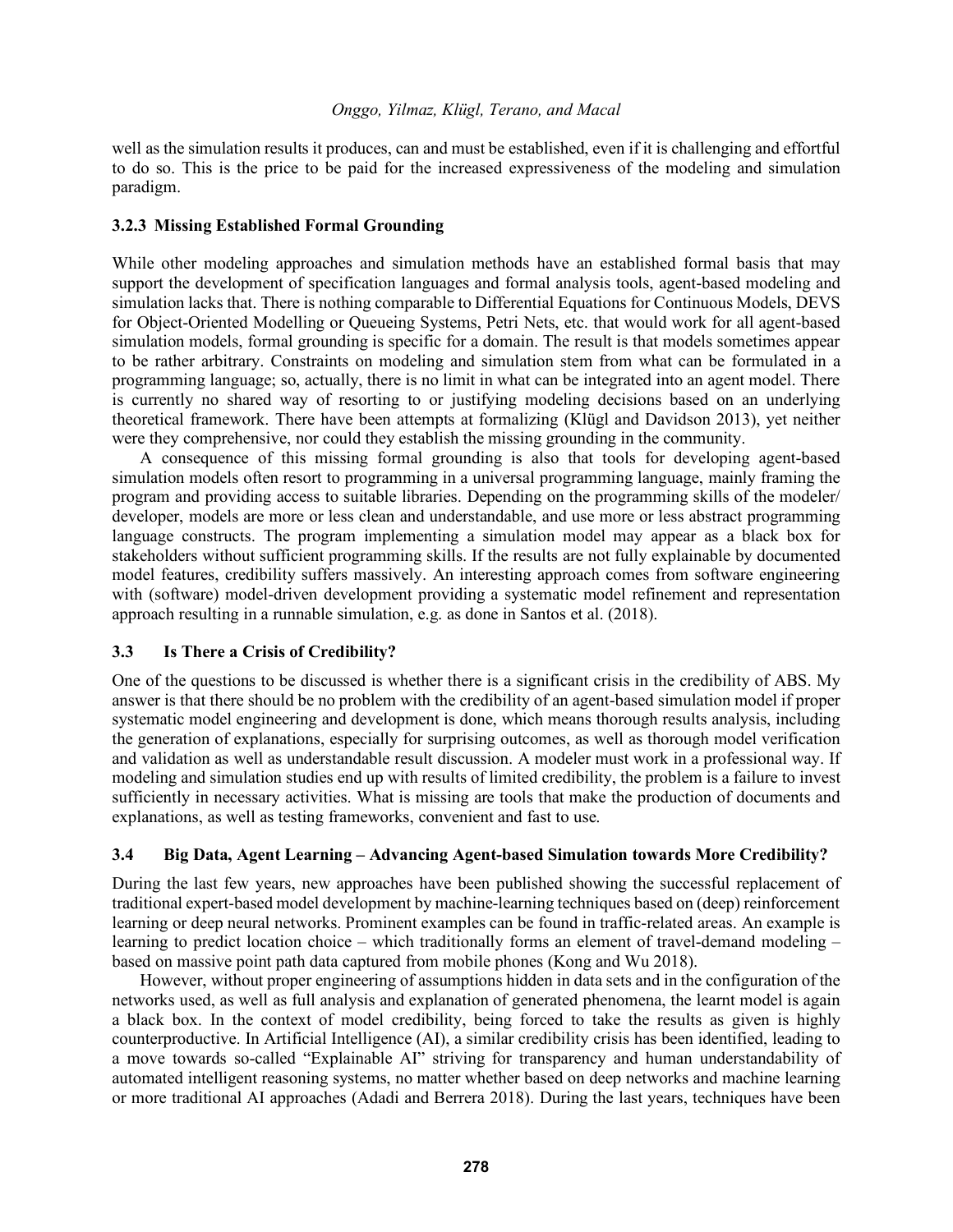suggested that are similar to the (simulation) model and result analysis portfolio including meta-modelling. For example, Ribeiro et al. (2016) introduce an approach for generating local, interpretable approximations of learnt black-box classifiers based on small variations of the input. Biecek (2018) introduces a R-based package of several (learnt) model analysis tools.

The term "Explainable AI" actually was originally coined in the area of Neuro-Symbolic Integration which proposes logic-based reasoning for supporting of the learning process as well as providing explanations about the results generated by the neural/deep network. A survey can be found in Besold et al. (2018). It could be interesting to observe the advances in this area and transfer tools and approaches developed to explain the reasoning behind decisions made by an Artificial Intelligence System to generate explanations of why an (agent-based) simulation model produced a particular simulated system trajectory or particular simulated phenomena.

# **4 PLURAL FACES OF AGENT-BASED MODELING (TERANO)**

#### **4.1 Asura and Agent-based Modeling**

An asura in Buddhism is a demigod or titan who has plural faces (Fig. 1). Similar to Asura, the credibility of new scientific principles is determined by long-term plural discussions. In this section, I would like to present my ideas on the plural faces of agent-based modeling (cf. Kurahashi et al. (2018) and Koch et al. (2019)).



Figure 1: Asura Statue in Buddhism.

An agent is an entity that has an internal state and decision-making and communication functions. Agents can model humans, organizations or even objects, such as molecules. Through the microinteractions of agents, a macro-scale order with bottom-up effects emerges. From the standpoint of creating models via which to view the world, we cannot view micro-scale conditions in detail. Therefore, academia has advanced to the point of observing macro-scale phenomena and creating models involving macro-scale variables. Because agents have internal states and communication functions, they can observe the macroscale order. As a result, top-down influences from the macro-scale are transmitted to the micro-level, where they alter agent behavior. This is the complex behavior that is generally seen in social phenomena. Once micro-scale agents begin to observe macro-scale phenomena, complex interactions that form micro-macro links arise (Fig. 2).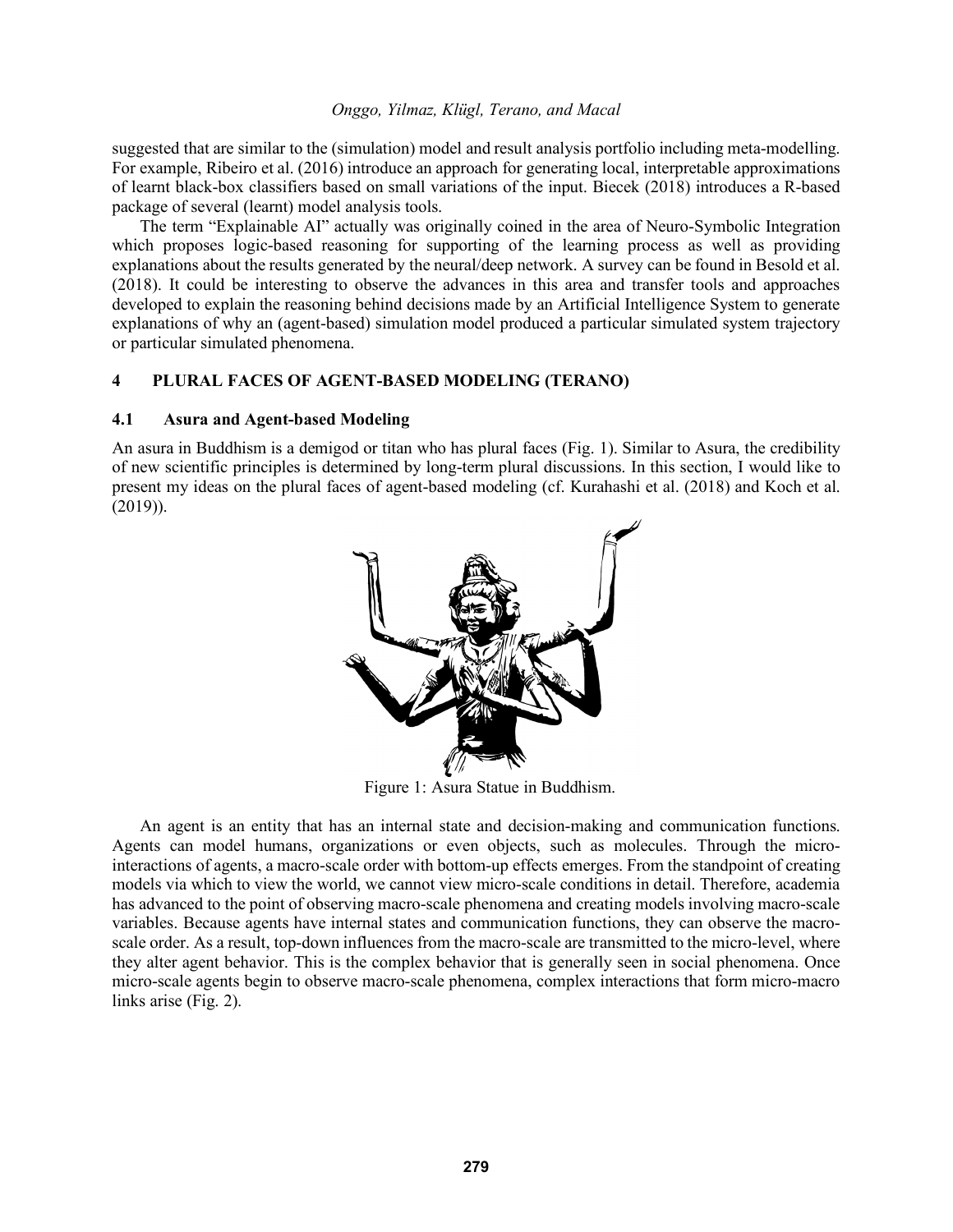

Figure 2: Framework of Agent-based Modeling.

The plural faces of agent-based modeling include i) theoretical and real world issues, ii) differences between technical and social time scales, and iii) validation and accreditation issues.

# **4.2 Theory vs Real World Issues**

Any agent-based models are easy to implement as computer programs; however, they usually consider models as lacking of grounding theories. Actually, in the traditional social and mathematical sciences, there usually exist grounding theories. For example, to analyze financial market behaviors, they should refer to recent theoretical results in not only Economics and/or Game theory, but also Econo-physics theories. Under the simplest assumption simulations, we are able to get the same results as existing theories; that is to say, existing theories will support the credibility of an agent-based model. But, in order to be convincing, simulation results in general are not enough. This is because we may employ many assumptions in our models. As a result, the collective behaviors of agents in a model become hard to explain without concrete examples in the real world. With agent-based models, we can bridge existing theories and the real world. In other words, agent-based modeling is a middle way between theory and the real world. Thus, it is worth studying.

# **4.3 Technical vs Social Time Scale**

In the engineering of agent-based modeling, new techniques related to artificial intelligence always emerge and older ones are usually re-invented several times. The life time of computer programs with cutting-edge technologies might be a decade, if they are the most advanced ones. Hence, the time scale is relatively short. On the other hand, in natural science fields, theories are true until new measurement methods are invented. A good theory has a relatively long time scale. To take examples from physical science, Newton's Laws remain true for a long time. After new suitable measurement devices were invented, Einstein's ideas were then fully accepted. Our social life and concepts is somewhere in between short and long time scales; they should continue for at least one to ten centuries. For example, people before the Renaissance period could not understand financial or accounting theories, which are now good and challenging fields for Agent-based Modeling. In the social-science context, they emphasize the importance of the historical continuity of theories. Our agent-based models must cope with such different time scales. In our experience, one of our research topics focuses on archaeological and historical issues in ancient Japan and China. To carry out such simulation studies, we must use both cutting-edge optimization techniques and historical records coming from various documents. This causes difficulty for the credibility of the model and results.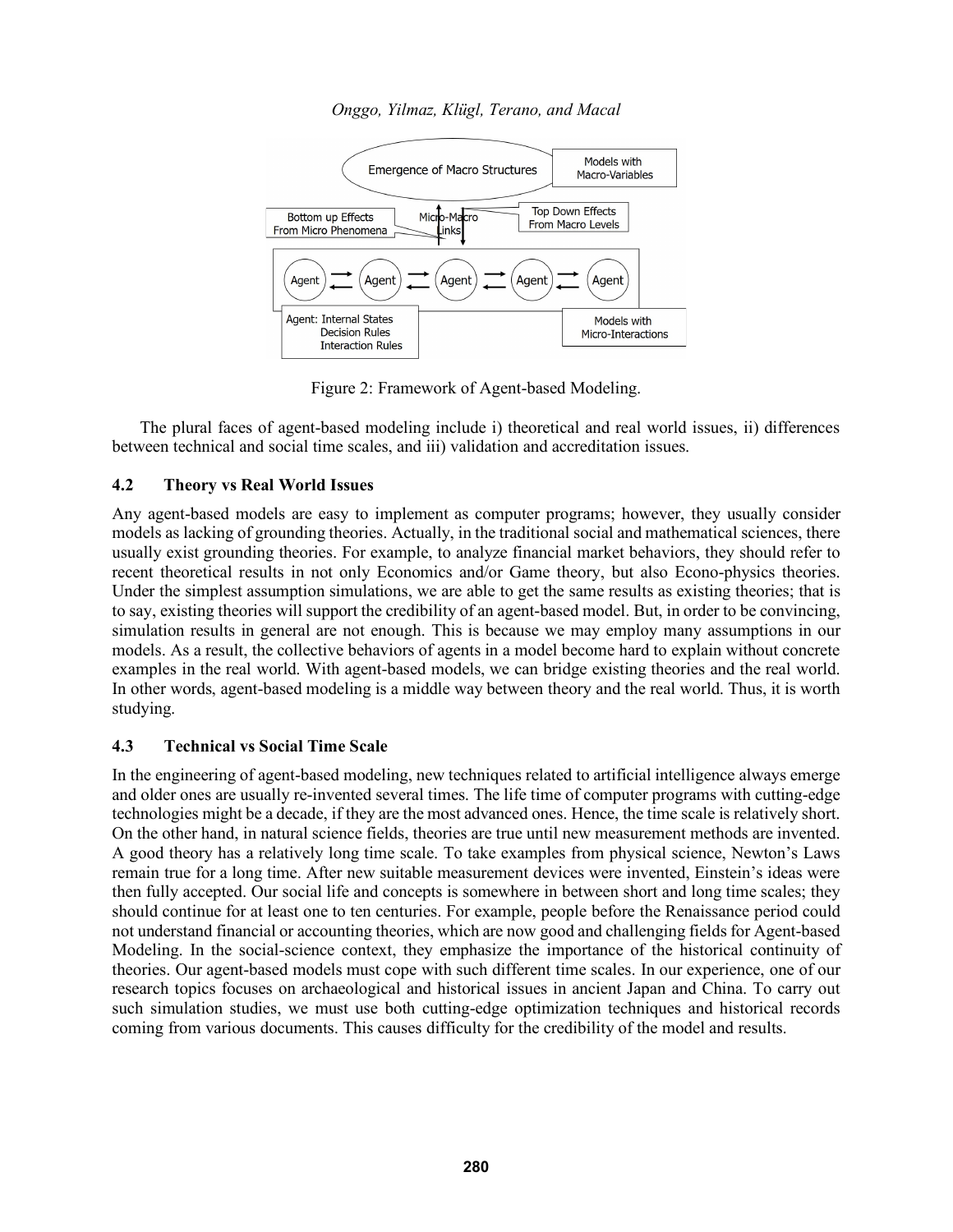#### **4.4 Validation vs Accreditation**

As with any computer program, agent-based simulation programs always face with verification, validation and testing issues. Although they are difficult to solve, the issues should be treated as software engineering problems. However, because of the intrinsic stochastic properties of agent-based modeling, simulation results usually differ from each other in each run. For this reason, in the traditional simulation literature, such as operations research, statistical testing techniques are usually employed to give convincing results. On the other hand, I believe that a real-world event we target with agent-based modeling is only one instance of could-be-events, which might or could occur. Thus, we should not only rely on statistical techniques. Fortunately, with the recent advances in so-called big-data technologies, we are able to handle vast numbers of agent simulation logs; yet, the simulation results are virtually generated, not real, big data. For example, we are able to analyze the complex behaviors of interbank agents in bankruptcy in the financial domain with standard big-data analysis techniques. Thus, I think a combination of agent-based models and big data analysis is promising. However, the accreditation of models could be another problem. In recent behavioral modeling and simulation conferences, such as Zacharias (2008), they require models with both VV&T and accreditation activities. In this sense, we have not been successful in conveying the credibility of agentmodels to ordinary audiences.

#### **4.5 Concluding Remarks**

In this section, I have discussed the plural faces of agent-based models to convince the reader of their credibility. They say that the faces of an asura reflect the mental state of a human being obsessed with ego, force and violence. The agent-based models we are developing always look for good interpretations of social phenomena and/or social systems, although they are not sufficient to model all the states of human beings and societies. However, I believe that agent-based modeling is a promising way to both understand and design next-generation societies. It took over one century for statistical techniques to achieve acceptance in the scientific literature in our societies. Compared with this, agent-based modeling is too young to get accreditation. Going back to the original question of the panel discussion, my answer is that credible agent-based simulation neither an illusion nor one step away, but rather that it will likely take a long time for agent-based modeling to become credible to a large community of scientists. We must continue to struggle for credible positions in the scientific literature.

# **5 ABS CREDIBILIBTY IN INDUSTRY: AN INTERVIEW WITH BENJAMIN SCHUMANN**

To complement the views of academics, Onggo conducted an interview with Benjamin Schumann, a simulation consultant who has done several projects using ABS (https://www.benjamin-schumann.com/). He is well-known among ABS practitioners and regularly blogs about ABS. The summary of the interview is as follows.

According to him, from an industrial perspective, a credible ABS model is a model that is trusted by its users. The most accurate model will not be used if the users do not trust it. Trust comes from understanding. This is informed by various aspects:

- **Training and Development**: the modeler should ideally build the model together with the end user. Often, this is not possible. However, close collaboration, reviews and discussions can build trust.
- **Traceability**: Industrial models are typically fairly complex. Users must be enabled to trace certain behaviors. If an agent behaves "oddly", users must be able to click on it to learn more about its current state. Ideally, they should be able to navigate throughout the entire model in order to find the root cause for the behavior in question.
- **Explainability**: Often, users run the model and ask themselves, "Why is X happening?" To inspire trust, the model should feature substantial help functionality, ideally dynamically, as part of the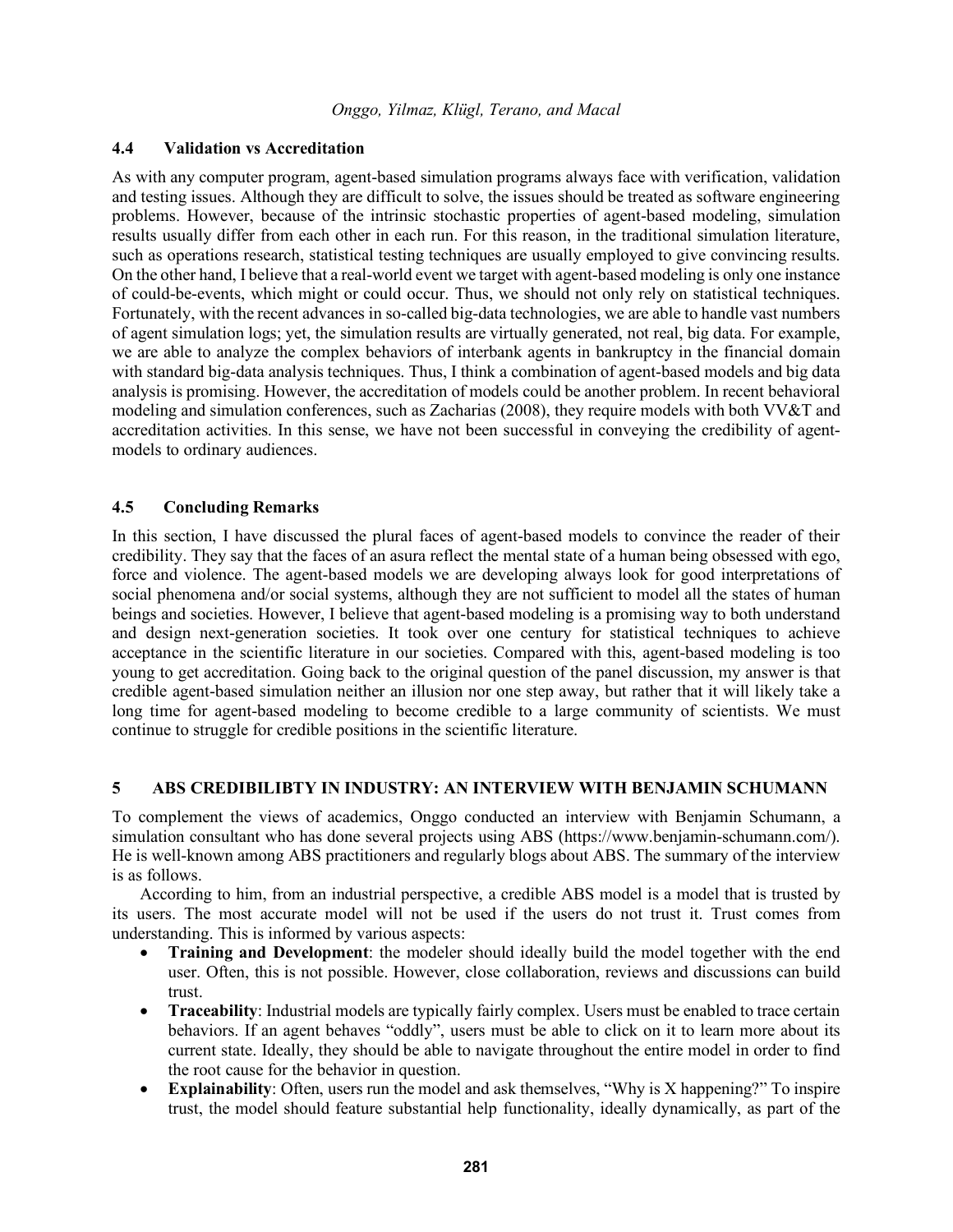model. A simple "help" button can explain typical issues for a specific situation. The power of simulations allows showing context-sensitive help and explanations. Despite the additional workload to set these up, it is a worthy undertaking.

It is interesting that he makes the point that the most accurate model (or even a valid model) will not be used if the users do not trust it (i.e. lack of credibility). He clearly differentiates the terms model accuracy and a more subjective measure of model credibility. This is similar to Klügl, as she clearly differentiates model validity, model believability and model credibility. Another interesting point is that he mentions that trust comes from understanding. This statement resonates well with Yilmaz's statement on the relationship between the explanatory power of an ABS model and its credibility. Klügl also highlights that it is important that users can understand a model and simulation results can be explained. Finally, Schumann also confirms the importance of working together with the end user (i.e. increase the face validity of the model). He underlines the importance of traceability, which is an important feature of an explanatory model. As mentioned earlier by Terano, an ABS model can produce massive data, which not only supports traceability but also opens up an opportunity to use big-data analytics to find patterns in simulation output data.

On the question of the ABS credibility crisis whereby users do not trust the model, leading to it not being used, he suggests several ways to prevent a credibility crisis happening; for example, follow best practices (e.g. use software engineering approaches as discussed by Klügl and Terano), embed the model into a web of support (e.g. videos, offline documentation etc.), train users to train future users, and train users to amend models for changes in the real system (avoid outdated models). His comment on offline documentation resonates with the panelists' statements about the importance of documentation (Klügl) and reproducibility and transparency (Yilmaz) to support model credibility. Monks et al. (2019) discussed the reproducibility and transparency issues in simulation studies. They reviewed several documentation guidelines that have been proposed to promote reproducibility and transparency. They also propose guidelines that cover Discrete-event Simulation, System Dynamics and Agent-based Simulation. Initiatives such as OpenABM platform (https://www.comses.net/), also promote the reproducibility and transparency of agent-based models. Finally, Schumann strongly believes that by building models together with end clients, ensuring full traceability, and adding a lot of dynamic/ interactive explanations to the model, lays the foundation for a credible model.

#### **6 SUMMARY**

The panelists agree that credibility in ABS is multi-dimensional and more subjective than model validity. They have argued that building a credible ABS model is challenging, especially when it is used to explain social phenomena. Given that ABS has increasingly been used as a tool to explain social phenomena or systems with emergent behaviors, the credibility of an ABS model can be evaluated from its explanatory power. From the perspective of industry, the credibility of an ABS model determines whether users will trust and use the model. Trust comes from understanding and the ability to explain simulation outputs. The panelists drew a similarity between the credibility issue in ABS and explainable Artificial Intelligence (XAI). From the panelist's statements, we can infer that credible ABS is not an illusion because we have made some progress in research to improve the credibility of ABS. However, more research needs to be done in this area; hence, credible ABS is not just a step away.

#### **REFERENCES**

Adadi, A. and M. Berrada. 2018. Peeking Inside the Black-Box: A Survey on Explainable Artificial Intelligence (XAI). *IEEE Access* 6,:52138–52160.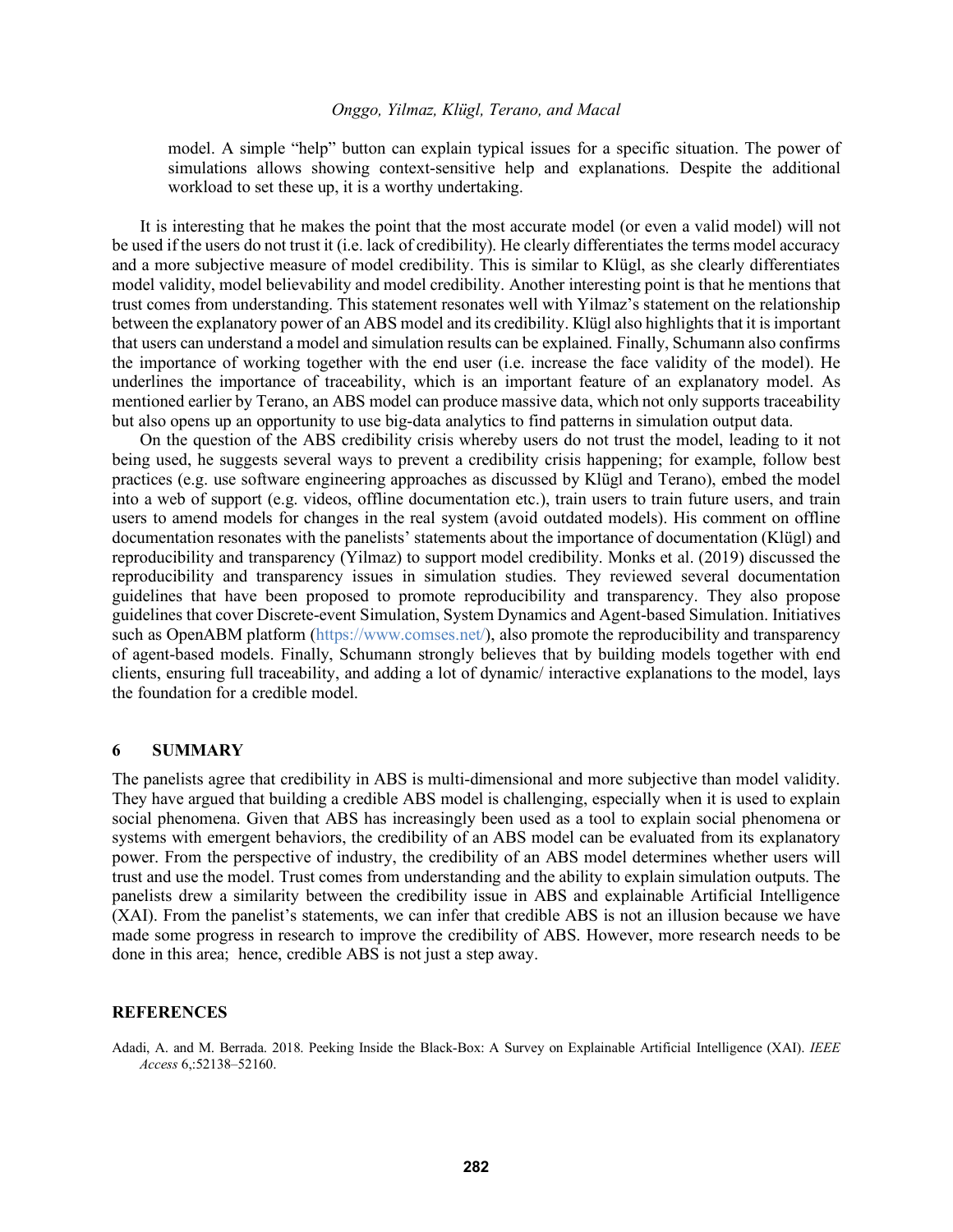- Besold, T. R., A.S. Garcez, S. Bader, H. Bowman, P. Domingos, P. Hitzler, K. Kuehnberger, L. C. Lamb, D. Lowd, P. M. V. Lima, L. de Penning, G. Pinkas, H. Poon, and G. Zaverucha. 2017. Neural-Symbolic Learning and Reasoning: A Survey and Interpretation. CoRR, abs/1711.03902
- Biecek, P. 2018. DALEX: Explainers for Complex Predictive Models in R. *The Journal of Machine Learning Research* 19 (1): 3245–3249.
- Davis K. P., A. O'Mahony, T. R. Gulden, O. A. Osoba, and K. Sieck. 2018. *Priority Challenges for Social and Behavioral Research and its Modeling*. RAND Corporation.
- Edmonds, B. and S. Moss. 2004. From KISS to KIDS an 'Anti- Simplistic' Modelling Approach. In *Multi-Agent Based Simulation*, LNAI 3415, edited by P. Davidsson, 130–144. Springer, Heidelberg.
- Epstein, M. J. 2006. *Generative Social Science: Studies in Agent-based Computational Modeling*. Princeton University Press.
- Gunning, D. 2017. *Explainable Artificial Intelligence*. Defense Advanced Research Projects Agency (DARPA). https://www.darpa.mil/attachments/XAIProgramUpdate.pdf.
- Hemple, G. C. and P. Oppenheim. 1948. S*tudies in the Logic of Explanation*. Philosophy of science 15(2):135–175.
- Klügl, F. and P. Davidsson. 2013. AMASON Abstract Meta-model for Agent-Based Simulation, In *Multiagent System Technologies*, 11th German Conference, MATES 2013, Koblenz, Germany, edited by M. Klusch, M. Thimm, M. Paprzycki, 101–114. Springer, Heidelberg.
- Klügl, F. 2008. A Validation Methodology for Agent-Based Simulations. *Proceedings of the 2008 ACM Symposium on Applied computing* (SAC '08), 39-43. ACM, New York, NY, USA.
- Koch, F., A. Yoshikawa, S-h. Wang, and T. Terano. 2018. *Evolutionary Computing and Artificial Intelligence: Essays Dedicated to Takao Terano on the Occasion of His Retirement*. Springer.
- Kong, D. and F. Wu. 2018. HST-LSTM: A Hierarchical Spatial-Temporal Long-Short Term Memory Network for Location Prediction. *Proceedings of the 27th International Joint Conference on Artificial Intelligence* (IJCAI 2018), Stockholm, Sweden, 2341–2347.
- Kurahashi, S. and H. Takahashi. 2018. *Innovative Approaches in Agent-Based Modelling and Business Intelligence*. Springer
- Monks, T., C.S.M. Currie, B.S.S. Onggo, S.L. Robinson, M. Kunc, and S.J.E Taylor. 2019. Strengthening the Reporting of Empirical Simulation Studies: Introducing the STRESS Guidelines. *Journal of Simulation* 13(1):55–67.
- Richiardi, M., R. Leombruni, N. Saam, and M. Sonnessa. 2006. A Common Protocol for Agent-Based Social Simulation. *Journal of Artificial Societies and Social Simulation*, 9(1).
- Ribeiro, M. T., S. Singh, and C. Guestrin. 2016. "Why Should I Trust You?": Explaining the Predictions of Any Classifier. *Proceedings of the 22nd ACM SIGKDD International Conference on Knowledge Discovery and Data Mining* (KDD '16) , 1135–1144. ACM, New York, NY, USA.
- Salmon C. W. 1984. *Scientific Explanation and the Causal Structure of the World*. Princeton University Press.
- Santos, F., I. Nunes, and A. L. C. Bazzan. 2018. Model-Driven Agent-Based Simulation Development: A Modeling Language and Empirical Evaluation in the Adaptive Traffic Signal Control Domain. *Simulation Modelling Practice and Theory*, 83:162– 187.
- Zacharias, G. L., J. Macmillan, and S.B Van Hemel. 2008. *Behavioral Modeling and Simulation, from Individuals to Societies*. National Academy Press.

#### **AUTHOR BIOGRAPHIES**

**BHAKTI STEPHAN ONGGO** is an Associate Professor of Business Analytics at Southampton Business School, the University of Southampton. He is a member of the Centre of Operational Research, Management Sciences and Information Systems (CORMSIS). His research interests lie in the areas of simulation modeling methodology (symbiotic simulation, hybrid modeling, agent-based simulation, discrete-event simulation) with applications in operations and supply chain management and health care. He is the associate editor for the Journal of Simulation and the chair of The OR Societys Simulation SIG. His website is https://bsonggo.wordpress.com. His email address is b.s.s.onggo@soton.ac.uk.

**LEVENT YILMAZ** Professor of Computer Science and Software Engineering at Auburn University with a joint appointment in Industrial and Systems Engineering. He holds M.S. and Ph.D. degrees in Computer Science from Virginia Tech. His research interests are in agent-directed simulation, cognitive computing,and model-driven science and engineering for complex adaptive systems. He is the founding organizer and general chair of the Agent–Directed Simulation Conference series. His email address is yilmaz@auburn.edu.

**FRANZISKA KLÜGL** is is a Full Professor in Information Technology at the Orebro University (Sweden). She is member of AASS research center. She holds an Habilitation and PhD in Computer Science from the University of Wurzburg, Germany. Her main research interests are related to questions on model and simulation engineering especially for multi-agent systems. Her email address is fkluegl@acm.org.